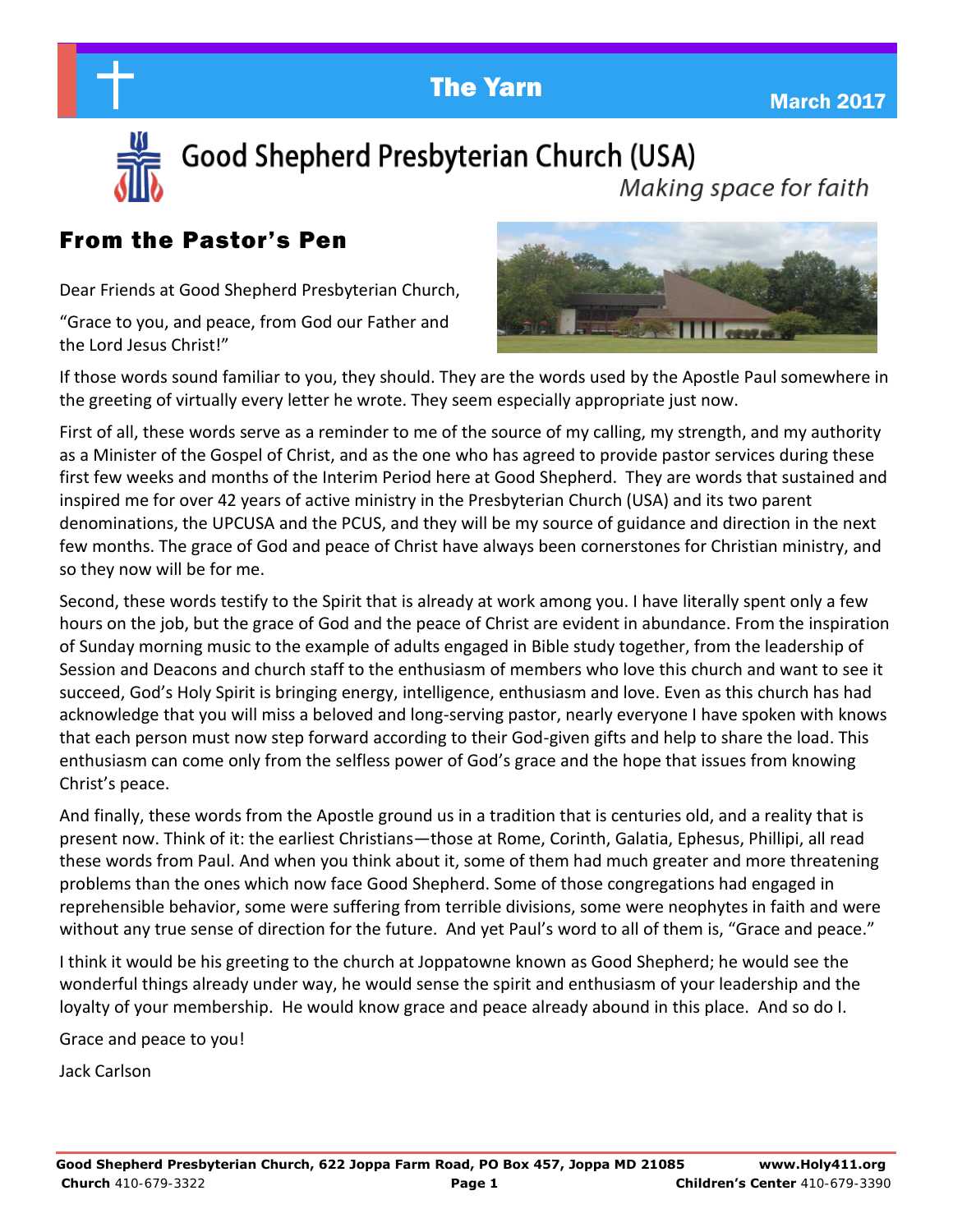# **The Yarn March 2017** March 2017

### **SAVE THE DATE- June 10th Good Shepherd's Spring Fling It / Yard Sale/ Vendors**

 Church and Community Yard Sale 8am to 2pm. Spaces for rent, food, bake table, book table, etc.

 We are in the early planning stages and will be pulling from all Committees to make this a fun and successful event.

 Start gathering your household items, toys, and clothing. Spread the word! Have a question or an idea to share, would love to hear it.

> Chairperson-Ashley Andrews Co-chair- Chris Bohns

# Deacons Shepherd's Kids



Shepherd's Kids for the month of February was all about love. Our first book was entitled, "I Love You as Big as the World' by Van Buren. We discussed the fact that our parents love us more than we can imagine! We memorized the bible verse—"We love because He first loved us!" I John 4:19. Family valentines were made to give to those we love for Valentine's Day.

"Families, Families, Families!" by the Langs was read during our second session. We learned that every family is different but the same, if you love each other. Crafts surrounding our home and families were completed by each child.

Shepherd's Kids will meet on Wednesday, March 8 and 15, 2017. We hope to see each of you there. The attendance has been fantastic!!



# Women's Association Dates This & That

## **Good Shepherd Women's Association 2017 Activity Dates:**

**Thursday, March 2 10:00 AM** (rescheduled) **Circle Bible Study Lesson 6 – According to Hebrews** 

### **(Lunch at Dunkin Donuts)**

### **Pillowcase Dresses Project:**

 Joan Pugh, Ellyn Hooper, Mary Kaye Kent In March we will be continuing our pillowcase dress project. Please join us! You don't need sewing talent to come and help! We meet at 10:00 and bring our own lunch.

### **Dates for making dresses:**

Thursday March 9 and Thursday, March 23

**Women Association Board** will meet on March 16 at 10:00 at Jane Workman's home. If you are on the Board, please plan to attend. We will be finalizing our plans for the remainder of the year.



- **Remember our Food Closet food & money donation are always needed.**
- **The first Sunday of the month Coffee Hour is a POT LUCK LUNCH.**
- **Ash Wednesday is March 1. Worship 7:00.**
- **Daylight Saving time is March 12 Spring Forward.**
- **A New Picture Directory is in the works.**
- **Begin collecting eggs & candy for the Easter Egg Hunt 4/15/17**
- **New playground construction to begin soon.**

**Good Shepherd Presbyterian Church, 622 Joppa Farm Road, PO Box 457, Joppa MD 21085 www.Holy411.org Church** 410-679-3322 **Page 2 Children's Center** 410-679-3390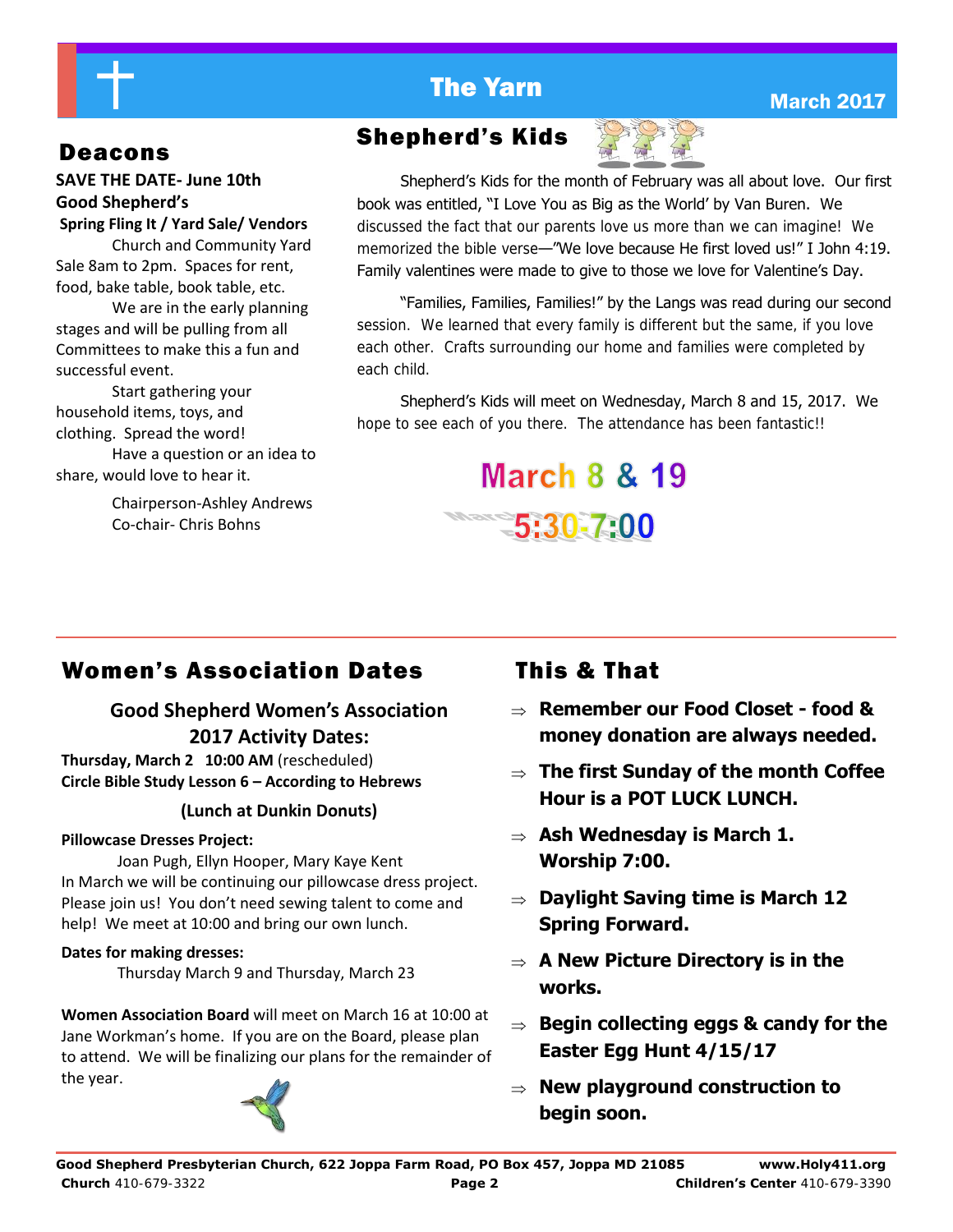

## **WE WILL BE GOING OUT FOR LUNCH-DUNKIN DONUTS**

## Thank You!!!

A big thanks to all who donated clothing and Valentine goodies that went to Sharing Table on February 11. We made 100 Valentine Bags filled with candy and crackers and there was such a large crowd that only 4 bags were left! They always seem to appreciate the clothing and love the toiletries as well.

 Please keep this mission project in mind throughout the year so you can set aside appropriate clothing and toiletries to donate for next year.

 On February 15, Gary and Jane Workman delivered the Presbyterian Disaster Assistance (PDA) Hygiene Kits to the Warehouse in New Windsor, Maryland. There were 67 bags plus some extra contents. That translates into over \$1000 of giving!!

 Thanks to all who brought hand towels, wash clothes, combs, nail clippers, soap, band aids, and tooth brushes. Their next delivery is going to Cuba.

# Ushers / Tellers **Prayer List**

| Ushers:<br><b>Tellers:</b> |                                                                                                                       |  |
|----------------------------|-----------------------------------------------------------------------------------------------------------------------|--|
|                            | Lawson, Terry                                                                                                         |  |
|                            | Starke, Webster                                                                                                       |  |
|                            | Tich, Pfoutz                                                                                                          |  |
|                            | Kent, PreVatte                                                                                                        |  |
|                            | Mar. 5 Petnic, Workman<br>Mar. 12 Tich, McKemy, Morgan<br>Mar. 19 Douglas, Webster, Starke<br>Mar. 26 Maas, Wronowski |  |

# **Mission: "Between Meetings"** We

are in contact with a few area churches and will include Mission opportunities events in the Yarn and Sunday Bulletin. We are building a binder in which you can find detailed information about these events. Also included will be any mission information from within our Presbytery. The binder will be in the Narthex on the counter. Please let us know if this is useful. Cindy PreVatte, Kathy Young, Norma Webster.

### **gsprayers@juno.com**

Philip Pugh, Wayne Weich, Lesley & Mike Pinkosz, Diana Ciccotelli, Rodger & Vyona Bultena, Ed Matthai, Mike McKemy, Suzy Phillips, Joshua Pinkosz, Susan Luu, The Tich Family, The Starke Family, Helen Lazar, Amanda Hoffner Fischer & Family, Linda Bates, The

Tich Family

# Women's Bible Study

Thursday, MARCH 2, 2017—10:00–11:30 Upper Room

 *Who is Jesus? – What a Difference a Lens Makes* 

BIBLE STUDY-LESSON 5 – Who is Jesus according to Hebrews

READ THE FOLLOWING: Book of Hebrews 1-6; 12-13

KEY SCRIPTURE: HEBREWS 12:1-2

KEY IDEA: **The Book of Hebrews encourages believers to hold fast to their faith in times of adversity, to remain firm in their commitment to Jesus who has run this race before us and now reigns in glory with God.** 

LENS: We are called to be strong in the faith and through this lens, we are able to see the person and work of Jesus, the one who makes that faith possible.

### PRAYER LEADER: **Ellie**